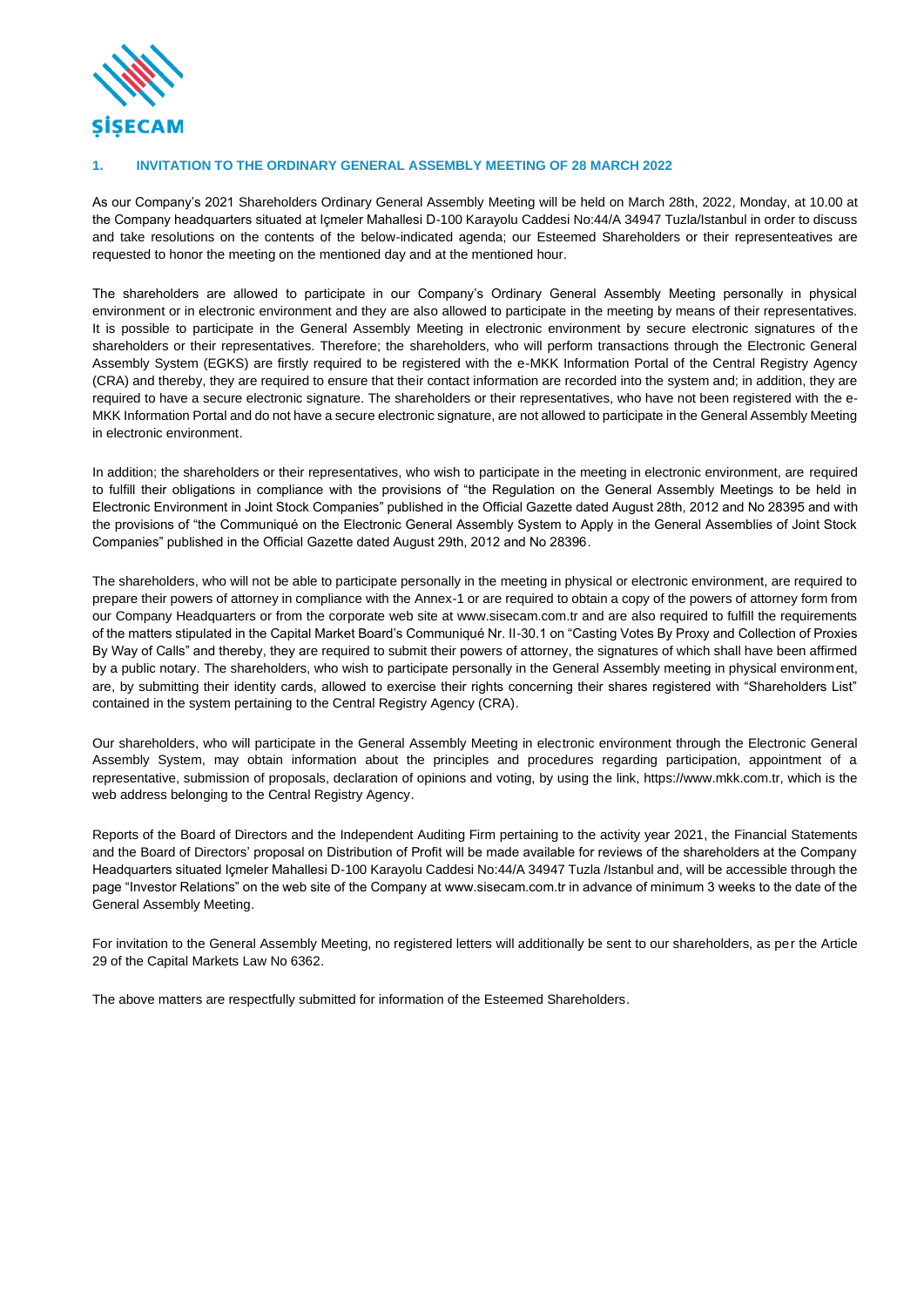

## **2. ADDITIONAL DISCLOSURES RELEASED WITHIN THE SCOPE OF ARTICLE 1.3.1 OF CMB'S CORPORATE GOVERNANCE PRINCIPLES**

Pursuant to CMB's Communiqué No. II-17.1 on Corporate Governance, in addition to the notifications and disclosures to be made by the Company as required by the legislation and in addition to the documents to be made available for reviews by shareholders, together with the General Assembly Meeting announcement, on the Company's corporate web site and on PDP within the framework of Article 437 of the Turkish Commercial Code No. 6102 a minimum of three weeks before the date of the General Assembly Meeting provided that the dates of the announcement and the meeting are excluded; the additional disclosures, which are relevant to the Articles of the Agenda, are provided in the relevant below Article of the Agenda, and the general disclosures are submitted for the information of our shareholders in this chapter.

### **2.1 Partnership Structure and Voting Rights**

In the Company Articles of Association, there is no privilege for the exercise of voting rights. Pursuant to the Company Articles of Association, each share provides one vote.

The Company's shareholder structure is as follows and there is no real person ultimate controlling shareholder among the Company's shareholders.

| <b>Shareholders</b>     | <b>Share Amount (TRY)</b> | <b>Share Rate (%)</b> |
|-------------------------|---------------------------|-----------------------|
| Türkiye İş Bankası A.Ş. | 1,563,980,054.48          | 51.06                 |
| Efes Holding A.S.       | 185.093.915.32            | 6.04                  |
| Other                   | 1,314,140,086.37          | 42.90                 |
| <b>Total</b>            | 3,063,214,056.17          | 100.00                |

#### **2.2 The Requests of Shareholders, the Capital Markets Board (CMB) and/or Other Public Institutions or Organizations, with which the Company is concerned, for Inclusion of Articles into the Agenda**

No such written demand has been made for the Ordinary General Assembly Meeting to discuss the operations in the year 2021.

#### **2.3 Planned Changes in Management and Operations of the Company and its Affiliates, Subsidiaries in the Previous of Future Accounting Period which Significantly Affect Company Operations**

There are no managerial or operational changes that has or that will substantially affect the Company's activities. If it comes into question, the relevant disclosure is released to the public within the framework of the legislation.

The transactions realized during the period within the scope of the restructuring of our group companies are as follows:

On December 21, 2021, Ciner Resources Corporation, Ciner Wyoming Holding Co., Ciner Wyoming LLC and Atlantic Soda LLC were acquired.

Pacific Soda LLC, which was a joint venture until December 21, 2021, became a joint operation by purchasing another 10% of its shares.

Upon the resolution taken at the Board of Directors meeting dated 03.02.2022, it has been decided to acquire the Italian company Refel S.p.A., one of the world's leading refractory materials manufacturers with an annual production capacity of 6K tons, in exchange for a cash payment of EUR 22 Million.With this strategic acquisition, Şişecam aims to secure its AZS refractory needs and manage supply chain-based risk for its new furnace investments and scheduled furnace maintenance processes while deeply caring about Refel's existing and potential clients' refractory material requirements. The public was informed with the PDP announcement on February 3, 2022.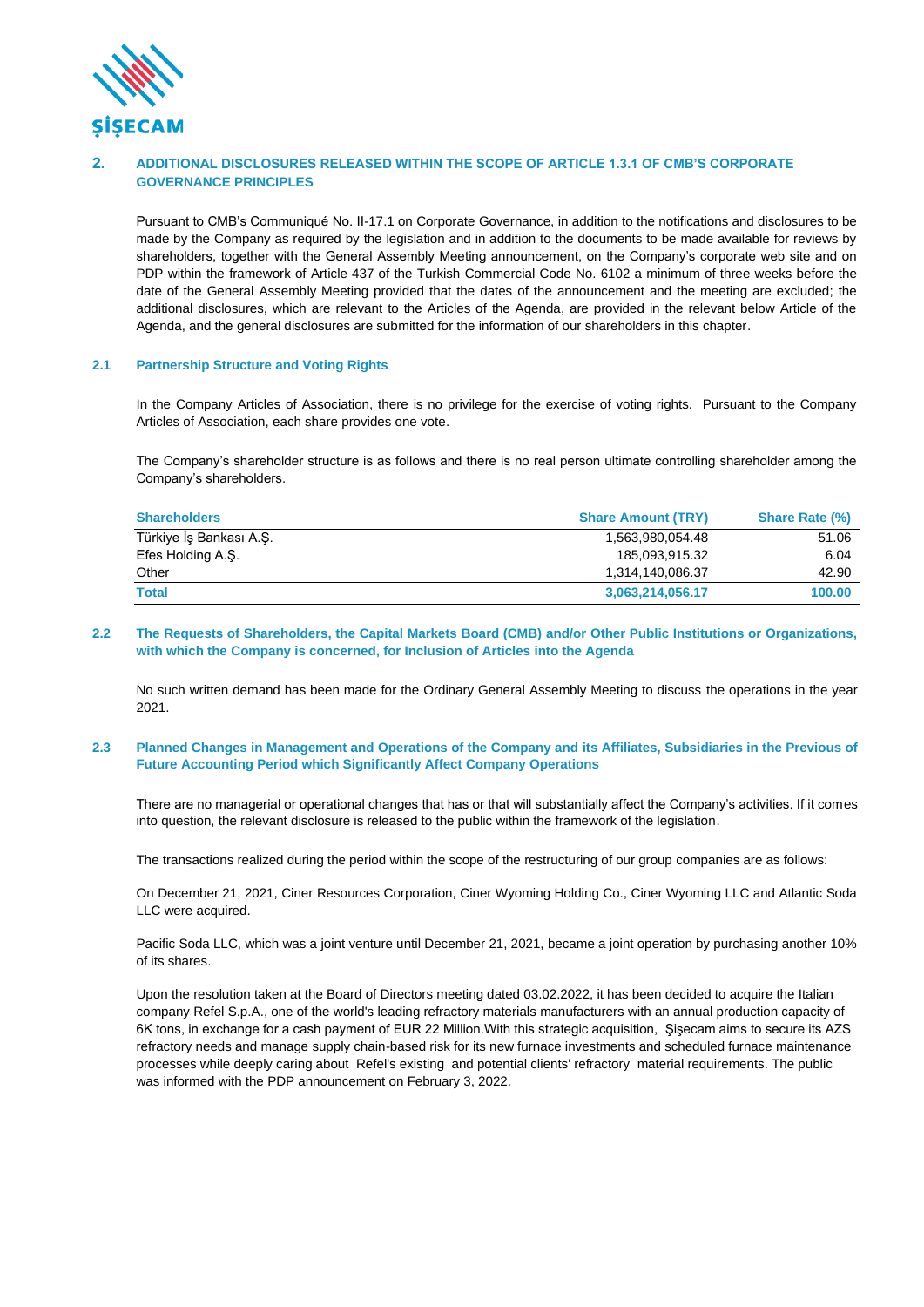

### **3. OUR EXPLANATIONS REGARDING THE ARTICLES ON THE AGENDA OF THE ORDINARY GENERAL ASSEMBLY MEETING DATED ON 28 MARCH 2022**

**1. Election of the members of the Chairmanship Council and granting the Chairmanship Council the power to sign the minutes of the General Meeting,**

Elections of the members of the Chairmanship Council and the Chairman, who will manage the General Assembly meeting, shall be accomplished within the framework of the provisions contained in "the Turkish Commercial Code" (TCC) and in "the Regulation on the General Assembly Meetings of Trading Companies" (the Regulation) prepared by the Ministry of Customs and Trade.

### **2. Presentation of Annual Report of the Company for the fiscal year 2021 prepared by the Board of Directors and presentation of the summary of the Independent Audit Report for the year 2021,**

Within the framework of TCC, the Regulation and the Capital Markets Law and related regulations, Annual Report of the Board of Directors and summary of the Independent Auditor's Report prepared and signed Güney Bağımsız Denetim ve Serbest Muhasebeci Mali Müşavirlik Anonim Şirketi A member firm of Ernst & Young Global Limited, which has been submitted at the Headquarters of our Company and on the website of the Company at www.sisecam.com.tr for examination of our shareholders for a period of three weeks before the General Assembly meeting and they shall be presented for evaluation and approval of our shareholders.

### **3. Review, discussion and approval of the Balance Sheet and Income Statement as of and for the year ended 2021,**

Within the framework of the TCC and the Regulation, following the reviews and discussions on the Balance Sheet as of the year 2021 and Income Statement for the year ended 2021, they shall be presented for evaluation and approval of our shareholders.

### **4. Approval of the Appointment of the Member of the Board of Directors who resigned during the year,**

Mr. Hasan Cahit Çınar, on 27 September 2021, to be submitted to the approval of the first General Assembly to be held in accordance with the article 363 of the Turkish Commercial Code, to serve as a member of the Board of Directors vacant due to the resignation of Mrs. Senar Akkuş on September 23, 2021. He was elected as the Vice President.

Mr. Can Yücel was appointed on January 3, 2022, to be submitted to the approval of the first General Assembly to be held pursuant to Article 363 of the Turkish Commercial Code, to serve within the remaining term for the vacant Board of Directors membership due to the resignation of Mrs. Zeynep Hansu Uçar on 31 December 2021.

### **5. Release of the Members of the Board of Directors from liability for the affairs,**

Within the framework of provisions of TCC and the Regulation, release of the members of Board of Directors one by one due to activities, transactions and accounts of the year 2021 shall be presented for approval of the General Assembly pursuant to Article 408 of the TCC.

#### **6. Election of the Members of the Board of Directors,**

As is known, our Company's Board Members were elected to serve for one year at the Ordinary General Assembly of Shareholders held on March 30, 2021. Our Board Members' legal term of office shall end on the date of the Ordinary General Assembly of Shareholders to be held on March 28, 2022. For this reason, it is a legal obligation to renew the election.

In addition, the one-year legal term of office of our Board Members acting as independent members shall end on the same date. It is therefore obligatory to make the independent member election in accordance with Article 4.3.7 of the Capital Markets Board (CMB) Corporate Governance Principles.

In this scope;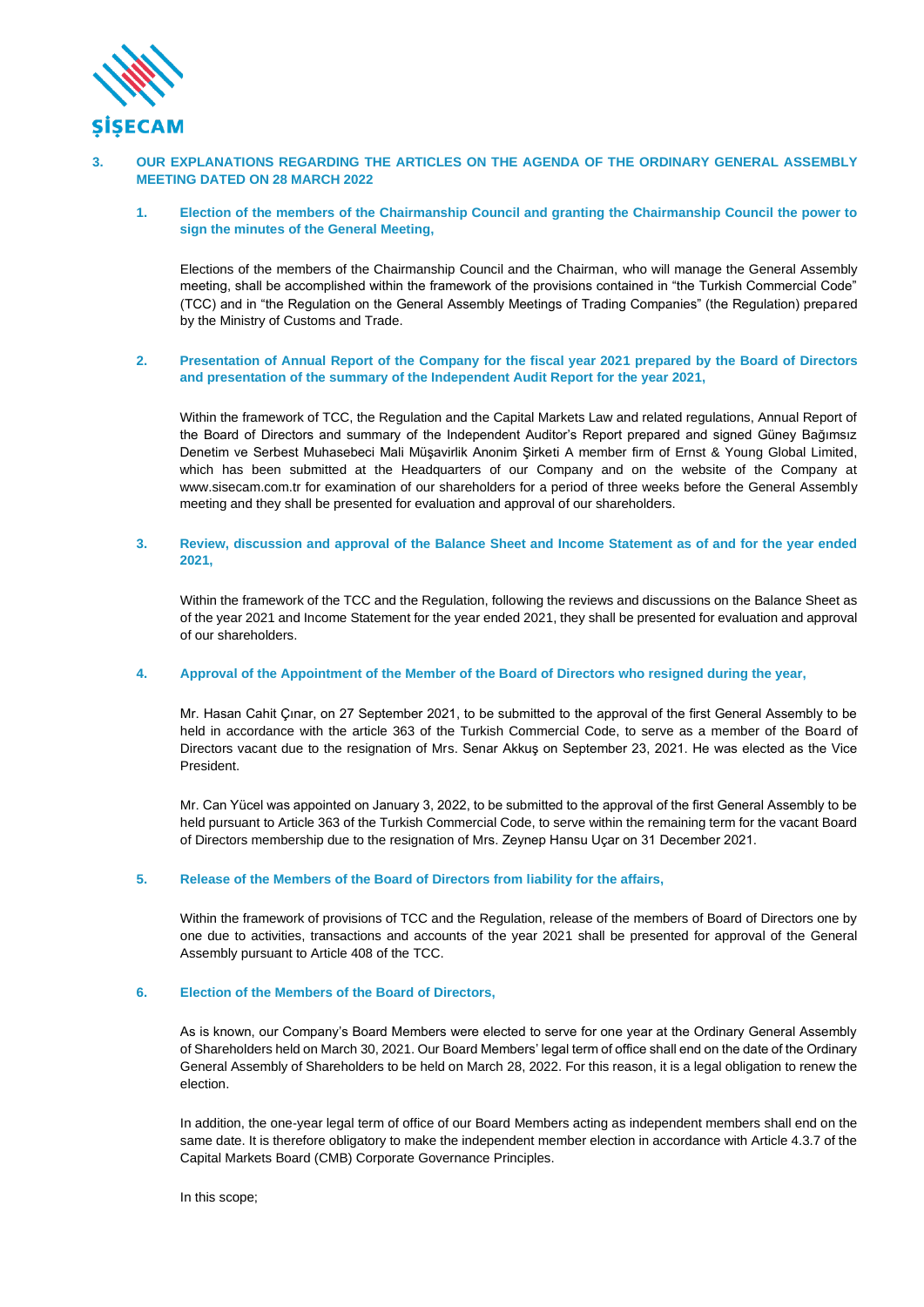

The term of office of Dinç Kızıldemir, Aysun Mercan and Dr. Mehmet Cem Kozlu who have been acting as independent members in our Company's Board of Directors, shall end on the date of the Ordinary General Assembly of Shareholders to be held in relation to the year 2021. In order to reach the minimum number of Independent Members of the Board of Directors as laid down in the Corporate Governance Principles and to ensure the assignment of Independent Members of the Board of Directors, as a result of the evaluation made by our Corporate Governance Committee within the scope of the provisions of the Communiqué on Corporate Governance, it has been found that the following persons meet the criteria of independence specified in Article 4.3.6 of the Corporate Governance Principles, have already been acting as independent members in our Company's Board of Directors, have made positive contributions to Company's activities and remained impartial in case of conflict of interests between shareholders, have strong ethical standards to decide independently taking stakeholders' rights as well as professional reputation and experience, have duly fulfilled their duties as Independent Members of the Board and opportunity to spare their time to the Company to the extent required for following up Company's activities and fulfilling the requirements of the duties they have undertaken. Thus,

Dinç Kızıldemir Gül Ayşem Sargın and Dr. Mehmet Cem Kozlu,

shall be elected as "independent members" of the Company Board of Directors, within the framework of the criteria of independence stipulated in Article 4.3.6 of the Capital Markets Board (CMB) Corporate Governance Principles, "Corporate Governance Committee" report with Board of Directors decision dated January 17, 2022, resumes and declarations of independence included in Annex-2 have been submitted for the evaluation of the Capital Markets Boards at the dated January 24, 2022 and have been approved by CMB's Letter No. E-29833736-110.07.07-16800 dated February 4, 2022.

#### **7. Resolution of gross salaries of the Members of the Board of Directors,**

Monthly gross salaries of the members of the Board of Directors shall be determined by the General Assembly within the framework of the provisions contained in the TCC and in the Regulation and within the framework of the principles contained in the Articles of Association.

### **8. Authorization of the Members of the Board of Directors as per Articles 395 and 396 of the Turkish Commercial Code,**

It is, only with the approval by the General Assembly, possible for the members of our Board of Directors to perform transactions within the framework of the Article 395, entitled "the Prohibition to Transacting with and Becoming Indebted to the Company" and of the Article 396, entitled "Noncompetition", contained in the TCC. As per the CMB's mandatory Corporate Governance Principle No. 1.3.6, prior approval should be granted by the General Assembly so that the majority shareholders, the members of the Board of Directors, top executives and their spouses and their relatives by blood and by marriage (up to the second degree) are able to perform any significant transactions in such a nature that may cause a conflict of interest with the Company or with any subsidiaries thereof and so that these persons are able to compete with them. In addition, information about the mentioned transactions should be provided at the General Assembly. In order that the requirements of these arrangements can be fulfilled, the request to grant the mentioned permission shall be submitted to our shareholders for approval at the General Assembly and, in addition, our shareholders shall be informed about the transactions that have been performed in such a nature within the year.

### **9. Taking a Resolution on the Profit Distribution of the year 2021 and the date of the dividend distribution,**

According to our financial statements for the period January 1, 2021, and December 31, 2021 audited by Güney Bağımsız Denetim ve Serbest Muhasebeci Mali Müşavirlik Anonim Şirketi A member firm of Ernst & Young Global Limited, in accordance with the International Financial Reporting Standards and within the framework of the provisions contained in the Capital Markets Board's Communiqué Nr. II.14.1 "on the Principles Concerning Financial Reporting in Capital Markets", the "Consolidated Net Profit for the Period" belonging to equity holders of the Parent is amounting to 9,133,285 thousand Turkish Lira. The proposal for the distribution of profit, which has been submitted by our Board of Directors to the General Assembly for approval, has been prepared as Annex 3 in accordance with the principles mentioned in the "Profit Distribution Policy" which has been revised at our Board of Directors' meeting dated February 27th, 2013 and has been disclosed to the public on the same date, as well as the arrangements issued by CMB in relation to distribution of profit and Article 25 of our Articles of Association.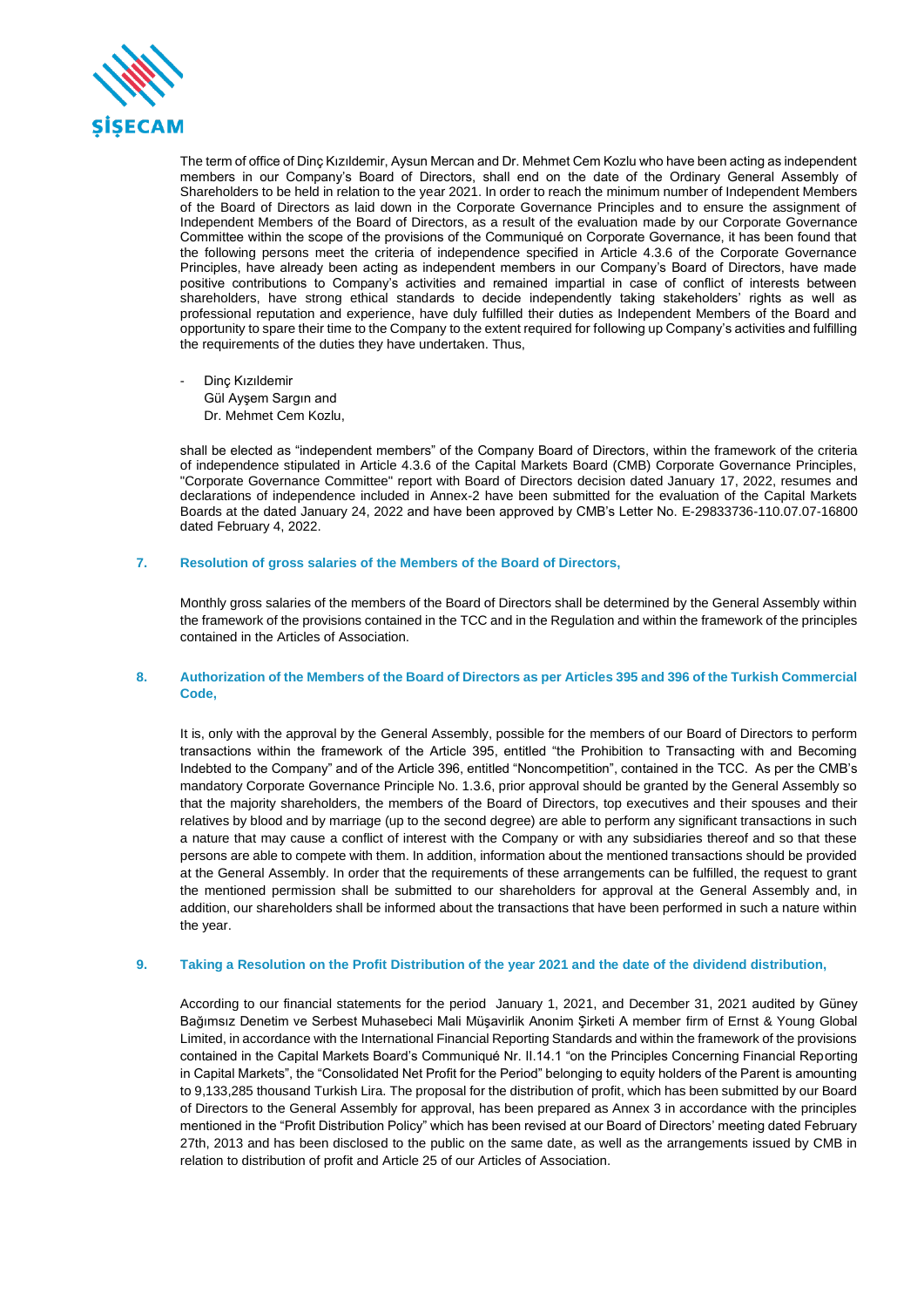

#### **10. Authorization of the Board of Directors for Distribution of Dividend Advance in 2022,**

Pursuant to the provisions of the Capital Markets Board (CMB) Communiqué numbered II-19.1, authorization for the distribution of dividend advances will be submitted to the approval of the General Assembly in 2022 with the decision of the Board of Directors.

## **11. Giving information to the General Assembly Regarding The Share Buyback Executions Including The Purpose of The Share Buy-Back, Use of Resources and The Summary of Transactions in Accordance with The Decision Taken by The Board of Directors,**

At the meeting of the Board of Directors of the Company on February 26, 2021; Pursuant to the announcements of the Capital Markets Board dated 21 July 2016 and 25 July 2016, the maximum number of shares that can be subject to Buy-Back is determined as 15,000,000,000 (150,000,000 Turkish Liras in nominal), and it has been decided to determine the fund to be allocated as 1,200,000,000 Turkish Liras at most, to be covered by the Company's internal resources. Necessary information regarding the transaction that can be made between the date of this announcement and the date of the general assembly will be submitted to the General Assembly and the share buyback transaction limit for 2022 will be submitted to the approval of the General Assembly.

### **12. Taking a resolution on the appointment of an independent auditing firm as per the Turkish Commercial Code and the regulations issued by the Capital Markets Board,**

Independent Audit Company to make independent audits of the financial statements for 2022 to be prepared in accordance with the provisions of the Articles 397 to 406 of the TCC and the provisions of the CMB's "Communiqué on Principles of Financial Reporting in Capital Markets" by the Board of Directors will be presented to the General Assembly for approval.

#### **13. Providing information to shareholders with respect to the donations granted within the year and determination of the limit pertaining to the donations to be granted in 2021,**

In accordance with the principles of "the Donation Policy" which has been established in line with the provisions contained in the Turkish Commercial Code, the Capital Markets Law, the Communiqués, Principle Resolutions and other arrangements issued by the Capital Markets Board as well as the provisions contained in the Company's Articles of Association; any donations and aids, which have, for social aid purposes, been granted to the foundations and associations (societies) by the Company in the year 2021, shall be submitted to the General Assembly for information. In addition, the limit of the donations to be granted by publicly-held corporations shall be determined by the General Assembly of Shareholders in accordance with the provisions of the Capital Markets Law No. 6362, Article 19 paragraph 5. In this context, the sum of the donations which shall be granted in the activity year of 2022 has been determined by our Board as 20,000,000 Turkish lira and shall be submitted to the General Assembly for approval, and the sum of the donations which have been granted to the educational institutions and various foundations and associations (societies) in the year 2021 by the Company and its companies included in the scope of consolidation amounts 8,912,707 Turkish liras.

### **14. Providing information to shareholders with respect to the collateral, pledges, mortgages provided in favor of third parties.**

As per Capital Markets Board's Corporate Governance Communiqué No. II-17.1 Article 12 entitled "Collaterals, pledges, mortgages and sureties", information has been provided under footnote no. 23 pertaining to the financial statements for the year 2021 issued in line with the provisions of the Capital Markets Board's Communiqué No. II.14.1 "on the Principles Concerning Financial Reporting in Capital Markets" and audited by Güney Bağımsız Denetim ve Serbest Muhasebeci Mali Müşavirlik Anonim Şirketi A member firm of Ernst & Young Global Limited.

#### **15. Wishes and Requests**

### **ANNEX**

| ANNEX -1 | Power of Attorney                                                                                        |
|----------|----------------------------------------------------------------------------------------------------------|
| ANNEX -2 | Resumes Of Members Of The Board Of Directors                                                             |
|          | (For Resumes, please see the Board of Directors section of the Annual Report.)                           |
| ANNEX -3 | Board of Directors Decision regarding 2021 Dividend Distribution Schedule                                |
|          | (For the Profit Distribution Schedule, please see the Profit Distribution section of the Annual Report.) |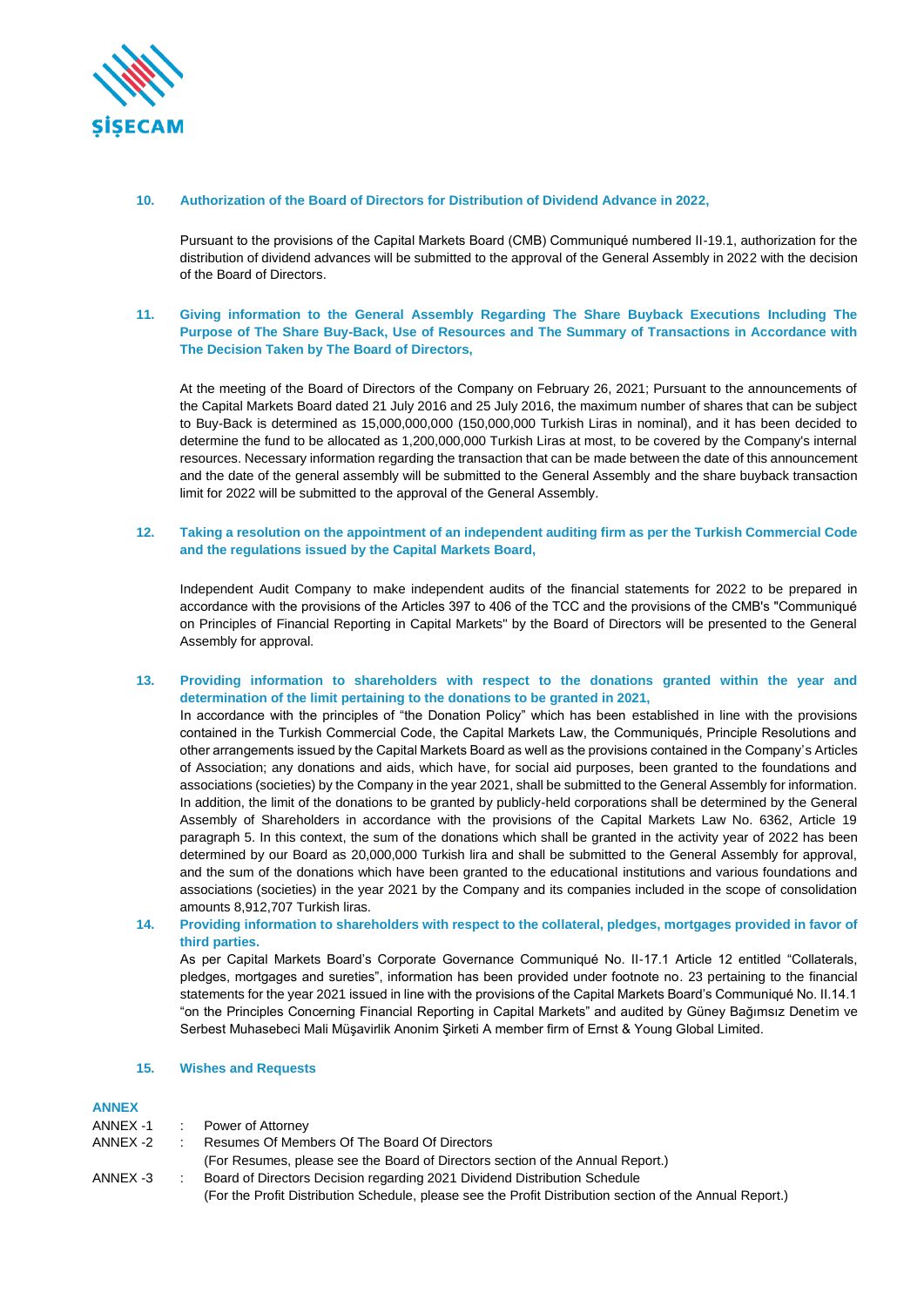

### **POWER of ATTORNEY**

# **TÜRKİYE ŞİŞE VE CAM FABRİKALARI A.Ş.**

I hereby appoint …………………………….as my agent who is introduced in details below; so that he/she is authorized to represent me, vote, submit proposals and sign the required documents, accordingly with the considerations that I indicate below, at Türkiye Şişe ve Cam Fabrikaları A.S.'s 2020 Ordinary General Assembly Meeting to be held at Içmeler Mahallesi D-100 Karayolu Caddesi No:44/A 34947 Tuzla /Istanbul on March 28, 2022, Tuesday, at 10.00.

### **The Agent's (\*);**

Name and Surname/Trade Name:

T.R. Identity No/Tax ID No, Trade Registry and Trade Registration Number and Central Registration System (MERSIS) No: (\*)For the foreign agents, it is mandatory to submit the equivalents (if any) of the above information..

### **A) Scope of Representative Authority**

For the Sections No 1 and 2 provided below, one of the alternatives indicated as (a), (b) and (c) should be checked and thereby; the scope of the representative authority should be determined..

## **1. In respect of the matters contained in the agenda of the General Assembly Meeting;**

- a) The Agent is authorized to vote accordingly with his/her own opinion.
- b) The Agent is authorized to vote accordingly with the recommendations of the Company's management.
- c) The Agent is authorized to vote accordingly with the instructions declared in the table below.

### **Instructions:**

In case the alternative (c) is checked by the shareholder; the instructions specific to the article of the agenda shall be given by checking one of the alternatives provided next to the relevant agenda article of the general assembly meeting (affirmative or dissentient) and, in case the alternative "dissentient" is checked, by indicating the dissenting opinion (if any) requested to be written on the minutes of the General Assembly Meeting.

| Articles of the Agenda (*) | Affirmative | Dissentient   Dissenting Opinion |
|----------------------------|-------------|----------------------------------|
|                            |             |                                  |
| <u>.</u>                   |             |                                  |
| J.                         |             |                                  |

(\*) The matters contained in the agenda of the General Assembly Meeting shall be listed one by one. If the minority has a separate resolution draft, this draft shall additionally be specified in order for casting vote by proxy.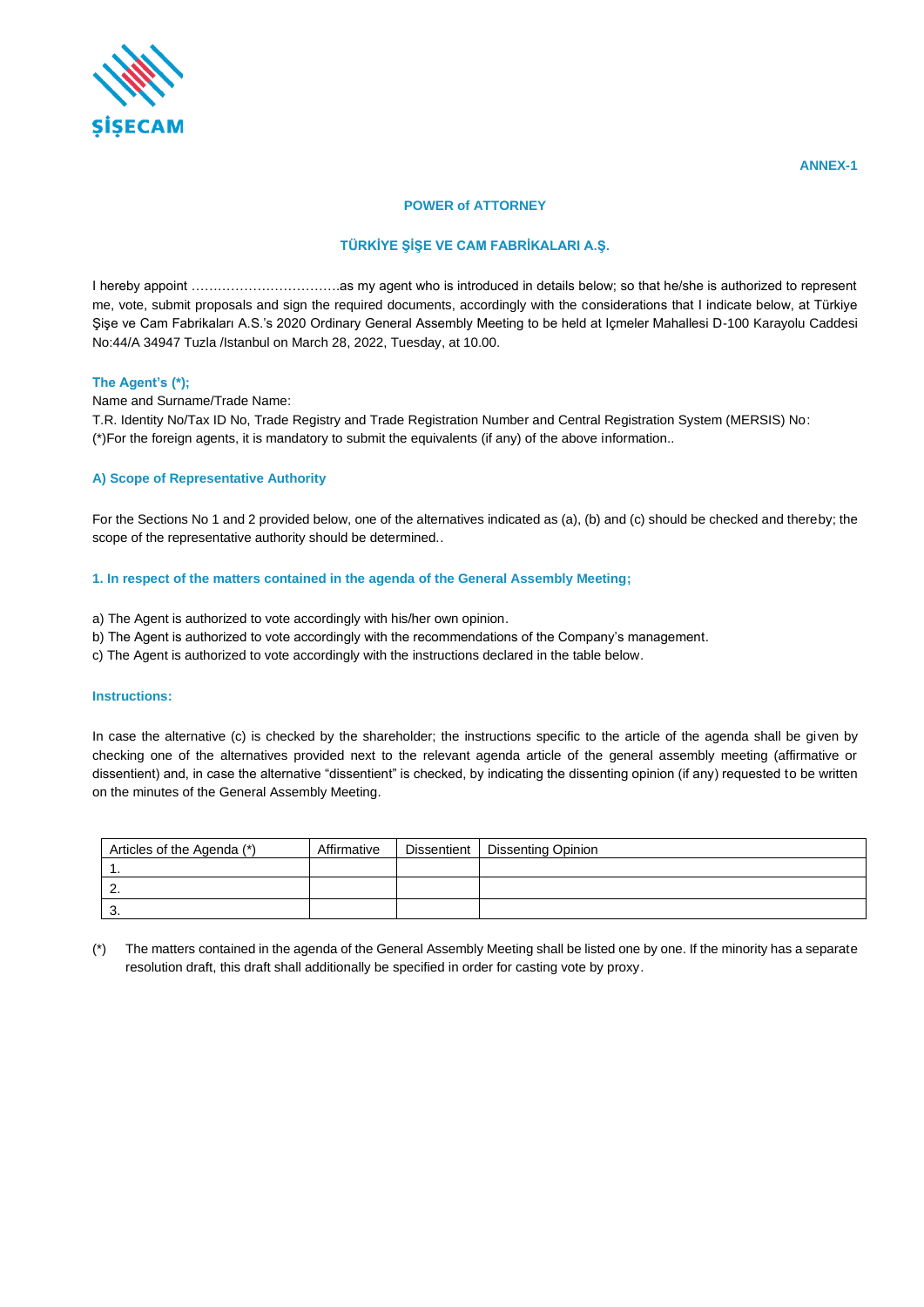

**2. Special instructions for any other matters that may emerge at the General Assembly Meeting and particularly for exercising minority rights:**

- a) The Agent is authorized to vote accordingly with his/her own opinion.
- b) The Agent is not authorized to represent with respect to these matters.
- c) The Agent is authorized to vote accordingly with the special instructions below.

Special Instructions; any special instructions (if any), which will be given to the agent by the shareholder, shall be specified here.

**B) The shareholder shall check one of the alternatives below and thereby, shall indicate the shares, which the shareholder requests the agent to represent.**

**1. I grant approval for representation of my shares by the agent, the details of which are provided below.** 

a) Quantity-Nominal value:

- b) Whether or not there is a privilege in voting:
- c) Its rate to the voting rights/total shares held by the shareholder:

**2. I grant approval for the agent's representation of all of my shares contained in the list which is relevant to the shareholders that are allowed to participate in the General Assembly Meeting and has been prepared by the Central Registry Agency on the day before the day of the General Assembly Meeting.**

### **THE SHAREHOLDER'S:**

Name and Surname/Trade Name (\*):

T.R. Identity No/Tax ID No, Trade Registry and Trade Registration Number and Central Registration System (MERSIS) No: Address:

(\*)For the foreign shareholders, it is mandatory to submit the equivalents (if any) of the above information.

Signature: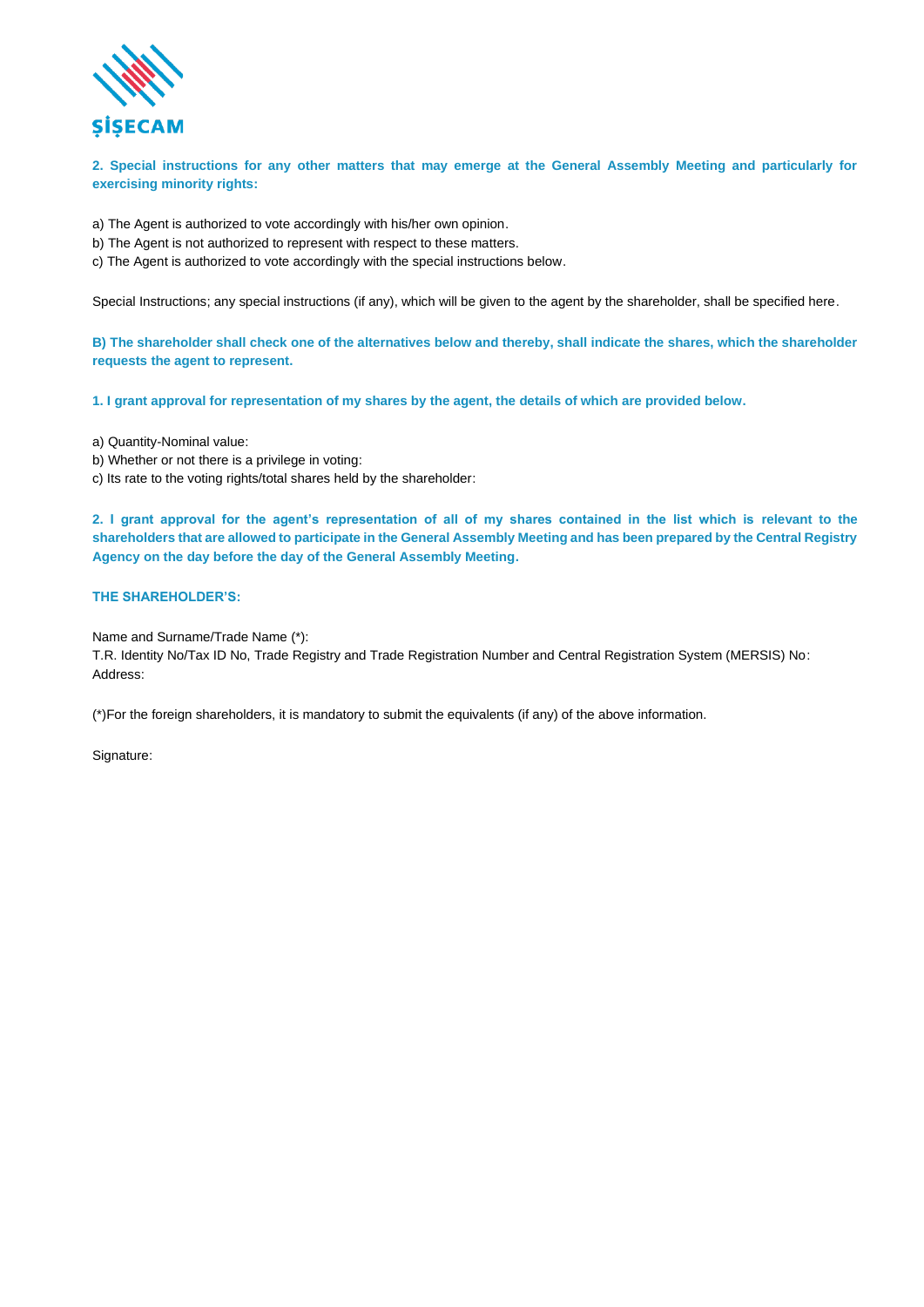

### **RESUMES OF THE BOARD OF DIRECTORS MEMBERS ANNEX-2**

#### **Dinç Kızıldemir**

(69) Having graduated from the Department of Administrative Sciences at Boğaziçi University in 1975, Dinç Kızıldemir started his career as the Sales and Marketing Manager at Elka Elyaflı Plaka Sanayii A.Ş., which was previously an affiliate of Garanti Bank and then joined Koç Group. Kızıldemir acted as the Sales and Marketing Manager and Vice Managing Director at Kelebek Kontrplak ve Mobilya A.Ş., an affiliate of Enka Group, and assumed the responsibility for establishing and managing McDonalds Corporation Turkey company in 1991. He acted as the Managing Director and the Vice Chairman of the Board of Directors at this company and supervised the establishment of retail, logistics and supply infrastructure for the company. Joining OYAK Group in 2001, he acted as the Managing Director for the Retail Group and became a Board Member for AXA-OYAK Holding and its insurance companies and at companies such as Good Year and Eti Marketing by representing minority shares. Since 2006, he has worked at Erdemir Group of Companies for 10 years as the Chairman of the Board of Directors and Executive Director. Between 2009 and 2016, he worked as the Head of Business Development (new company acquisitions) Group, Energy Group, International Chemistry Group and the Department of Legislation Compliance and the Department of Sustainability within OYAK Group. He acted as the Chairman of the Board of Directors, Executive Director and Board Member at more than 40 national and international companies within OYAK Group. He assumed responsibility for the acquisition and, subsequently, management of more than 20 companies, factories and refineries in the USA, Germany, the Netherlands, Austria, Australia, the United Kingdom, China, Japan, Brazil, India and other countries. As a part of these assignments, he was involved in the establishment of a joint medical start-up company with Massachusetts General Hospital of Harvard Medical School. Dinç Kızıldemir was appointed again as an Independent Member in line with the Corporate Governance Principles of the Capital Markets Board of Turkey at the Ordinary General Meeting of Shareholders on March 27, 2020 and he has been an independent member since 21 March 2018.

#### **Gül Ayşem Sargın**

(51) She graduated from the Department of Economics of the Middle East Technical University in 1992. She has served on the currency markets division in Türk Eximbank (Türkiye İhracat Kredi Bankası A.Ş.) between 1992 and 1994 and worked in Omni Ltd. between 1995 and1997. She worked as a Senior Economic Advisor at the Embassy of the United States of America between 1997 and 2010, and in this role, she worked on strengthening Turkish-American investment and trade relations, especially in the energy, aviation, health and telecommunications sectors. Between 2010 and 2012, she served as Director of External Relations and worked on the negotiation of an international gas pipeline in British Petroleum ("BP") in Turkey. In the years between 2012-2015 has served as Director of Public Affairs and Policy in General Electric ("GE") Turkey. She has been serving as Managing Director and Country Representative in Boeing Turkey since 2015, September and also served as the President of the International Investors Association ("YASED") in February 2019. She is currently a Board Member of AmCham (American Group of Companies) and Foreign Economic Relations Board ("DEIK") and a member of the Board of Trustees of TED Istanbul College.

#### **Dr. Mehmet Cem Kozlu**

(75) A graduate of Denison University, Cem M. Kozlu has an MBA degree from Stanford University and a PhD from Boğaziçi University. He worked as a manager at NCR in the USA and Procter & Gamble in Switzerland, and acted as the Managing Director of Komili for 12 years. Serving as the Managing Director and the Chairman of the Board of Directors at Turkish Airlines between 1988 and 1991, he was elected as the Chairman of the Association of European Airlines (AEA) in 1990. Then, he remained in public positions as a Member of the Parliament between 1991 and 1995 and as the Chairman of the Board of Directors at Turkish Airlines between 1997 and 2003. Kozlu has worked at the Coca-Cola Company at different positions since 1996. Assuming responsibility for 51 countries as the President of Central Europe, Eurasia and the Middle East Group headquartered in Vienna prior to his retirement in 2006, Kozlu acted as Adviser for Eurasia and Africa Group at the Coca-Cola Company between 2007 and 2015. Kozlu served as a Board Member at Hürriyet, TAV and The Marmara Hotels & Residences and as the Chairman of the Board of Directors at Evyap Asia headquartered in Singapore. Kozlu currently serves on the boards of Coca-Cola Beverages, Anadolu Efes Biracılık ve Malt Sanayii, Koç Holding, Kamil Yazıcı Yönetim ve Danışmanlık A.Ş., Pegasus Airlines, and DO&CO (Vienna) and acts as a Board of Trustees member at Muhtar- Defne Kent and Boğaziçi University Foundation and Istanbul Modern Arts Foundation. He is the Chairman of the Board of Directors of the Global Relations Forum. Dr. Cem Kozlu worked as a lecturer at Boğaziçi and Denison Universities and authored 10 books and many articles as well producing TV series on management. Dr. Cem Kozlu was appointed again as an Independent Member in line with the Corporate Governance Principles of the Capital Markets Board of Turkey at the Ordinary General Meeting of Shareholders on March 27, 2020 and he has been an independent member since 21 March 2018.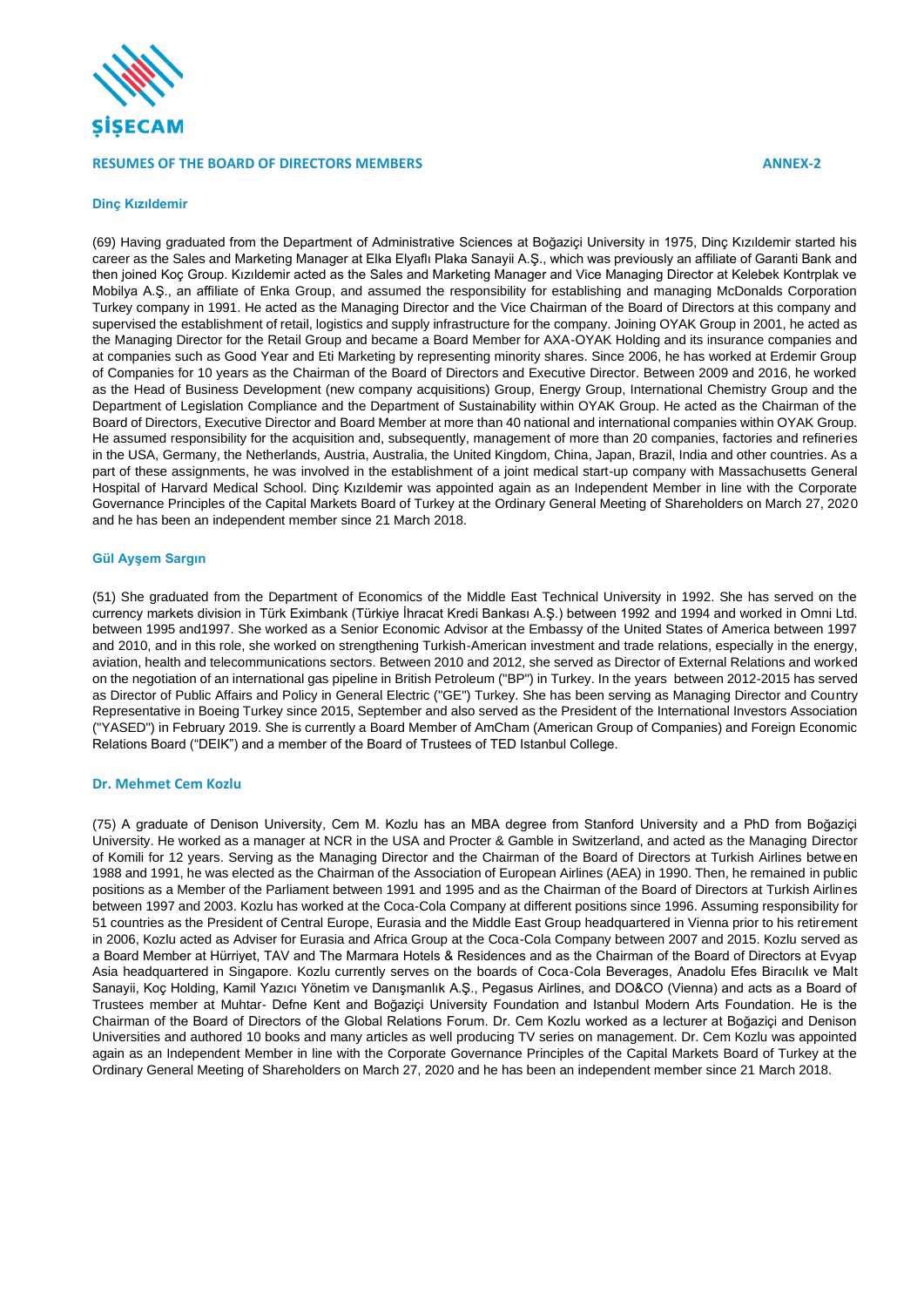

## **DECLARATION OF INDEPENDENCE ANNEX-2**

## **Türkiye Şişe ve Cam Fabrikaları A.Ş. Presidency of Corporate Governance Committee**

I hereby declare that I am a candidate for independent board membership at the Board of Directors of Türkiye Şişe ve Cam Fabrikaları A.Ş. ("Company") under related regulations, Articles of Association of the Company and the criteria stated in the Capital Markets Board's ("CMB") Communique on Corporate Governance. In that regard I also confirm that;

- a) In the last five years, I, my spouse or my up to the second degree blood or affinity relatives is not or has not been; employed by as a key management personnel; has not had ordinary or privileged shareholding exceeding 5% by himself or together with; or has not been involved in any material business dealings with the Company, its subsidiaries and affiliates, or shareholders controlling the Company or having material effect over the Company and all entities controlled by those shareholders,
- b) In the last five years, I am not or have not been employed by as an executive having significant duties and responsibilities or have not been a member of the board or did not have a shareholding exceeding 5% of an entity which has had a contractual relationship with the Company for a material business transaction including audit (including tax audit, legal audit, and internal audit) rating or consulting services during the terms in which the goods or services were provided,
- c) My resume indicates that I have skills, knowledge and expertise relevant to the Company's business and extensive experience to fulfill my duties as an independent board member,
- ç) After my election I will not work full time in a Turkish governmental or public institution, except for the faculty membership under relevant regulations,
- d) I am deemed to be resident in Turkey according to Revenue Tax Law No.193 dated 31.12.1960,
- e) I am capable to contribute positively to the operations of the Company, to maintain my objectivity in conflicts of interests between the Company and the shareholders, to have strong ethical standards, professional reputation and experience to freely take decisions by considering the rights of the stakeholders,
- f) I will dedicate enough time to follow up the activities of the Company and for the duly fulfillment of my responsibilities,
- g) I have not been on the board of the Company for more than six years within last ten years,
- ğ) I am not an independent board member in more than three of the corporations controlled by the Company or its controlling shareholders and in more than five corporations listed on Borsa İstanbul,
- h) I am not registered in the name of any legal entity elected as a board member,

Yours respectfully

**Dinç KIZILDEMİR**

**17.01.2022**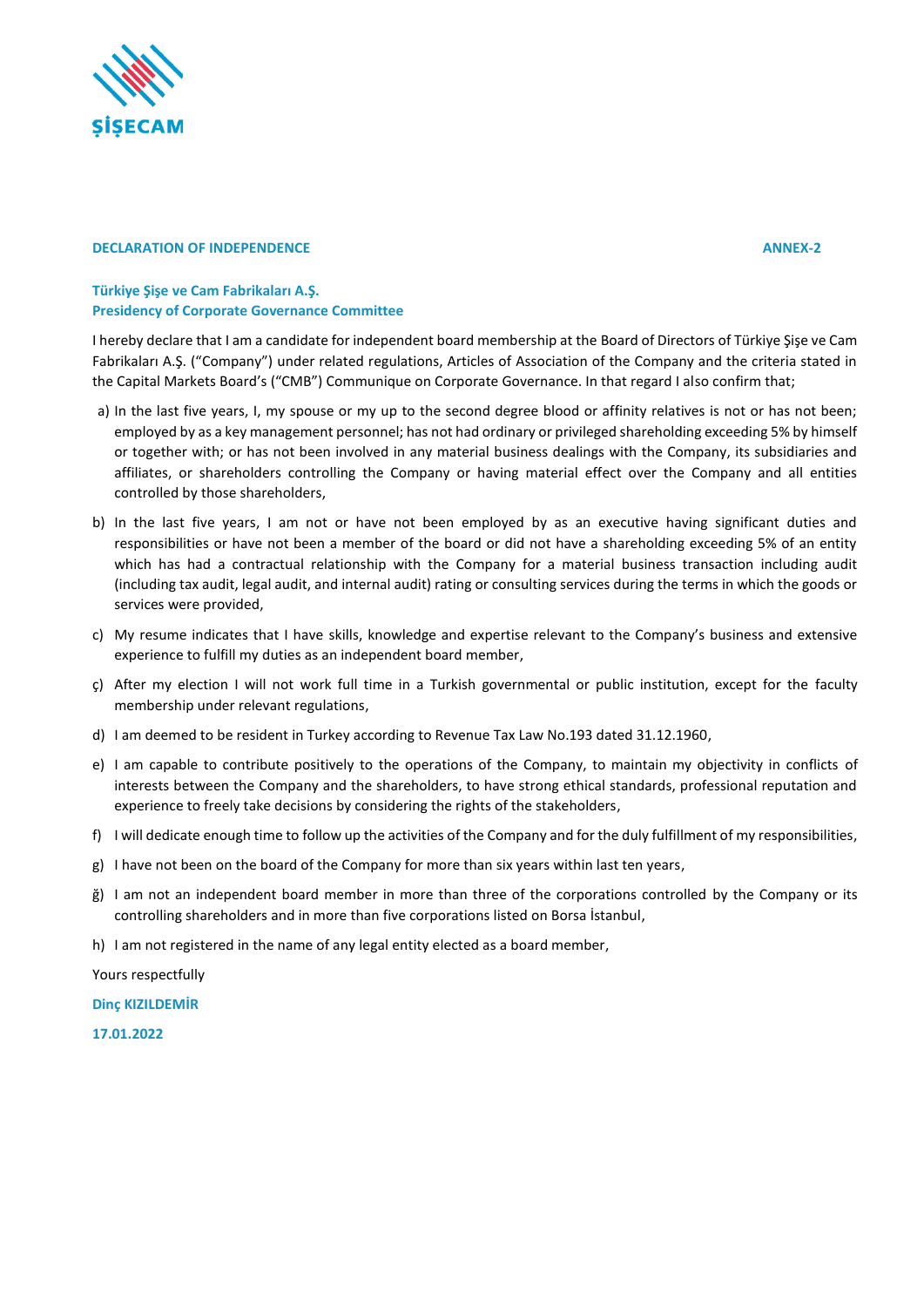

### **DECLARATION OF INDEPENDENCE ANNEX-2**

## **Türkiye Şişe ve Cam Fabrikaları A.Ş. Presidency of Corporate Governance Committee**

I hereby declare that I am a candidate for independent board membership at the Board of Directors of Türkiye Şişe ve Cam Fabrikaları A.Ş. ("Company") under related regulations, Articles of Association of the Company and the criteria stated in the Capital Markets Board's ("CMB") Communique on Corporate Governance. In that regard I also confirm that;

- a) In the last five years, I, my spouse or my up to the second degree blood or affinity relatives is not or has not been; employed by as a key management personnel; has not had ordinary or privileged shareholding exceeding 5% by himself or together with; or has not been involved in any material business dealings with the Company, its subsidiaries and affiliates, or shareholders controlling the Company or having material effect over the Company and all entities controlled by those shareholders,
- b) In the last five years, I am not or have not been employed by as an executive having significant duties and responsibilities or have not been a member of the board or did not have a shareholding exceeding 5% of an entity which has had a contractual relationship with the Company for a material business transaction including audit (including tax audit, legal audit, and internal audit) rating or consulting services during the terms in which the goods or services were provided,
- c) My resume indicates that I have skills, knowledge and expertise relevant to the Company's business and extensive experience to fulfill my duties as an independent board member,
- ç) After my election I will not work full time in a Turkish governmental or public institution, except for the faculty membership under relevant regulations,
- d) I am deemed to be resident in Turkey according to Revenue Tax Law No.193 dated 31.12.1960,
- e) I am capable to contribute positively to the operations of the Company, to maintain my objectivity in conflicts of interests between the Company and the shareholders, to have strong ethical standards, professional reputation and experience to freely take decisions by considering the rights of the stakeholders,
- f) I will dedicate enough time to follow up the activities of the Company and for the duly fulfillment of my responsibilities,
- g) I have not been on the board of the Company for more than six years within last ten years,
- ğ) I am not an independent board member in more than three of the corporations controlled by the Company or its controlling shareholders and in more than five corporations listed on Borsa İstanbul,
- h) I am not registered in the name of any legal entity elected as a board member,

Yours respectfully

**Gül Ayşem Sargın**

**17.01.2022**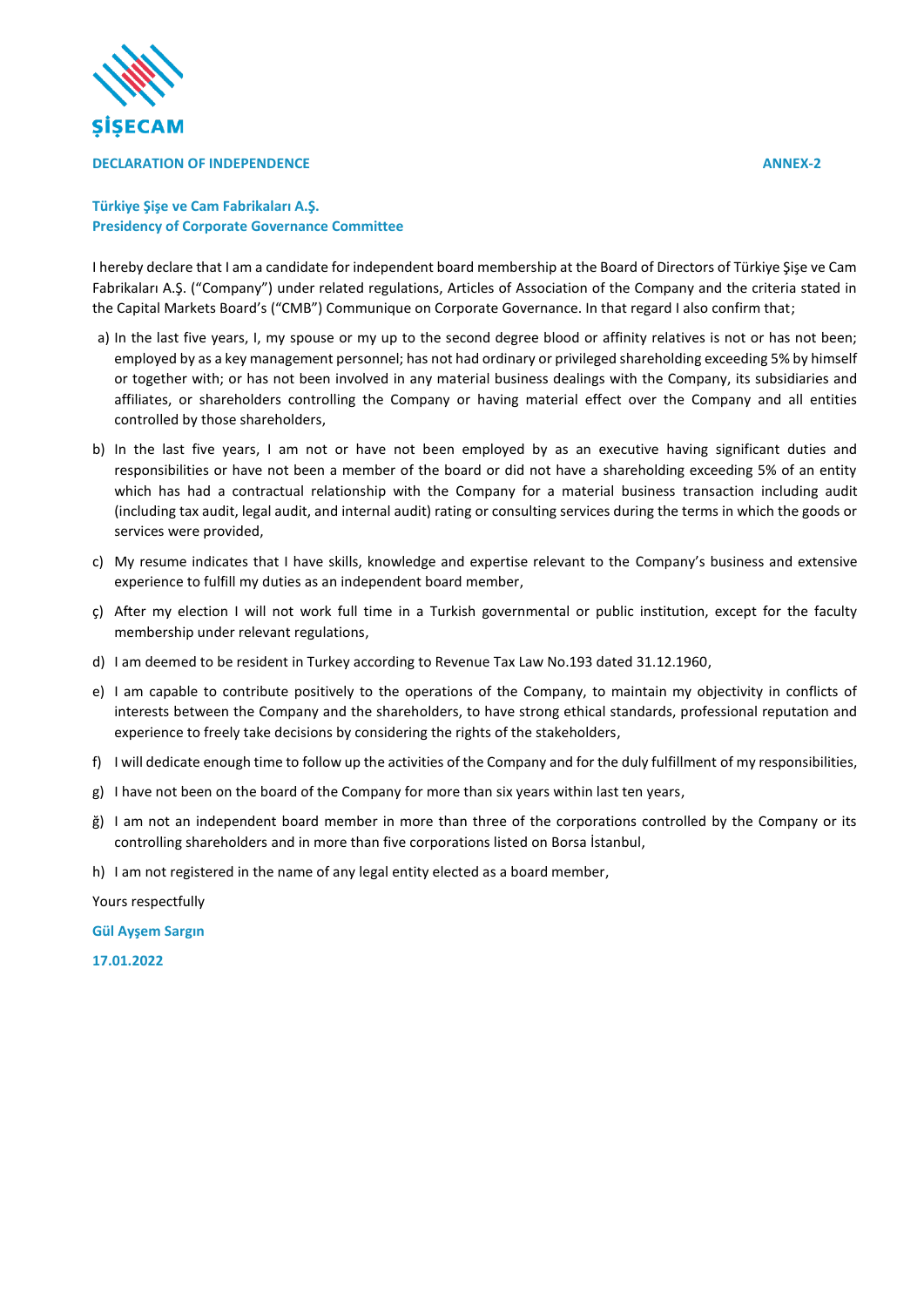

## **DECLARATION OF INDEPENDENCE**

## **Türkiye Şişe ve Cam Fabrikaları A.Ş. Presidency of Corporate Governance Committee**

I hereby declare that I am a candidate for independent board membership at the Board of Directors of Türkiye Şişe ve Cam Fabrikaları A.Ş. ("Company") under related regulations, Articles of Association of the Company and the criteria stated in the Capital Markets Board's ("CMB") Communique on Corporate Governance. In that regard I also confirm that;

- a) In the last five years, I, my spouse or my up to the second degree blood or affinity relatives is not or has not been; employed by as a key management personnel; has not had ordinary or privileged shareholding exceeding 5% by himself or together with; or has not been involved in any material business dealings with the Company, its subsidiaries and affiliates, or shareholders controlling the Company or having material effect over the Company and all entities controlled by those shareholders,
- b) In the last five years, I am not or have not been employed by as an executive having significant duties and responsibilities or have not been a member of the board or did not have a shareholding exceeding 5% of an entity which has had a contractual relationship with the Company for a material business transaction including audit (including tax audit, legal audit, and internal audit) rating or consulting services during the terms in which the goods or services were provided,
- c) My resume indicates that I have skills, knowledge and expertise relevant to the Company's business and extensive experience to fulfill my duties as an independent board member,
- ç) After my election I will not work full time in a Turkish governmental or public institution, except for the faculty membership under relevant regulations,
- d) I am deemed to be resident in Turkey according to Revenue Tax Law No.193 dated 31.12.1960,
- e) I am capable to contribute positively to the operations of the Company, to maintain my objectivity in conflicts of interests between the Company and the shareholders, to have strong ethical standards, professional reputation and experience to freely take decisions by considering the rights of the stakeholders,
- f) I will dedicate enough time to follow up the activities of the Company and for the duly fulfillment of my responsibilities,
- g) I have not been on the board of the Company for more than six years within last ten years,
- ğ) I am not an independent board member in more than three of the corporations controlled by the Company or its controlling shareholders and in more than five corporations listed on Borsa İstanbul,
- h) I am not registered in the name of any legal entity elected as a board member,

Yours respectfully

**Dr. Mehmet Cem KOZLU**

**17.01.2022**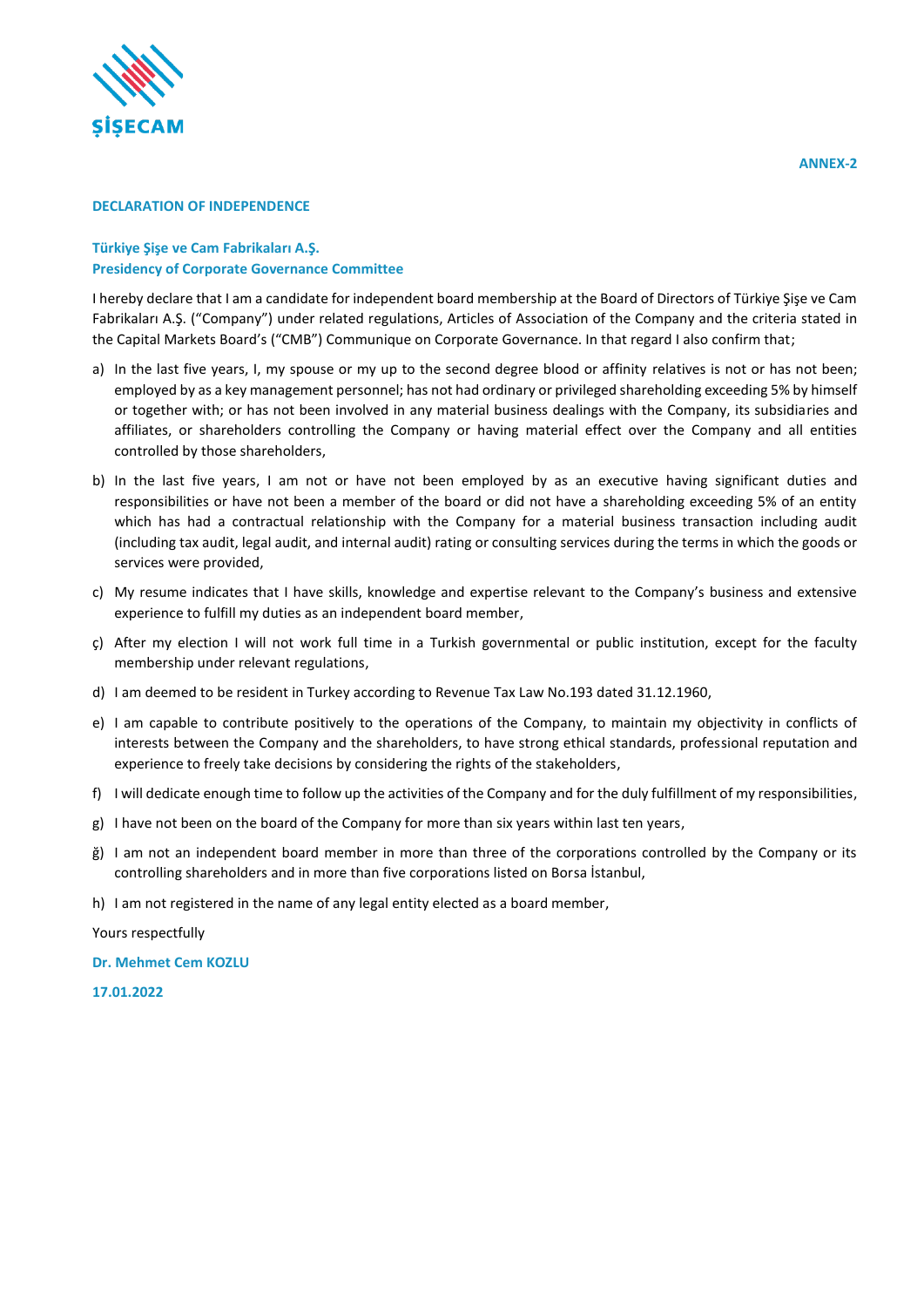

# **ANNEX-3**

| 1. Paid-In Capital<br>privileges<br>3.<br>$\overline{4}$ .<br>5.<br>6.<br>7.<br>8.<br>9.<br>10. | 2. General Legal Reserves (According to Statutory Records)<br>If there are any privileges in profit distribution according to the Articles of Association; information on the mentioned<br><b>Profit for the Period</b><br>Taxes Payable (-)<br>Net Profit for the Period $(=)$ $(*)$<br><b>Losses from Previous Years (-)</b><br><b>General Legal Reserves (-)</b><br>Amount allocated to the Special Funds as per the Articles 5/1-e of | <b>According to</b><br><b>CMB</b><br>11,077,538,000<br>(2,371,420,000)<br>9,133,285,000 | 3,063,214,056.17<br>1,114,128,372.23<br><b>According to</b><br><b>Legal Records</b><br>7,525,663,864.13<br>(1,082,457,954.97)<br>6,443,205,909.16 |
|-------------------------------------------------------------------------------------------------|-------------------------------------------------------------------------------------------------------------------------------------------------------------------------------------------------------------------------------------------------------------------------------------------------------------------------------------------------------------------------------------------------------------------------------------------|-----------------------------------------------------------------------------------------|---------------------------------------------------------------------------------------------------------------------------------------------------|
|                                                                                                 |                                                                                                                                                                                                                                                                                                                                                                                                                                           |                                                                                         |                                                                                                                                                   |
|                                                                                                 |                                                                                                                                                                                                                                                                                                                                                                                                                                           |                                                                                         |                                                                                                                                                   |
|                                                                                                 |                                                                                                                                                                                                                                                                                                                                                                                                                                           |                                                                                         |                                                                                                                                                   |
|                                                                                                 |                                                                                                                                                                                                                                                                                                                                                                                                                                           |                                                                                         |                                                                                                                                                   |
|                                                                                                 |                                                                                                                                                                                                                                                                                                                                                                                                                                           |                                                                                         |                                                                                                                                                   |
|                                                                                                 |                                                                                                                                                                                                                                                                                                                                                                                                                                           |                                                                                         |                                                                                                                                                   |
|                                                                                                 |                                                                                                                                                                                                                                                                                                                                                                                                                                           |                                                                                         |                                                                                                                                                   |
|                                                                                                 |                                                                                                                                                                                                                                                                                                                                                                                                                                           |                                                                                         |                                                                                                                                                   |
|                                                                                                 |                                                                                                                                                                                                                                                                                                                                                                                                                                           |                                                                                         |                                                                                                                                                   |
|                                                                                                 |                                                                                                                                                                                                                                                                                                                                                                                                                                           |                                                                                         |                                                                                                                                                   |
|                                                                                                 |                                                                                                                                                                                                                                                                                                                                                                                                                                           |                                                                                         |                                                                                                                                                   |
|                                                                                                 | <b>Corporate Tax Law</b>                                                                                                                                                                                                                                                                                                                                                                                                                  | (10,808,060.23)                                                                         | (10,808,060.23)                                                                                                                                   |
|                                                                                                 | Net Distributable Profit for the Period $(=)$                                                                                                                                                                                                                                                                                                                                                                                             | 9,122,476,939.77                                                                        | 6,432,397,848.93                                                                                                                                  |
|                                                                                                 | Donations Within the Year $(+)$                                                                                                                                                                                                                                                                                                                                                                                                           | 8,912,707.33                                                                            | 3,564,300                                                                                                                                         |
| 11.                                                                                             | Net Distributable Profit for the Period, with Donations Included                                                                                                                                                                                                                                                                                                                                                                          | 9,131,389,647.10                                                                        | 6,435,962,148.93                                                                                                                                  |
|                                                                                                 | First Dividend to Shareholders                                                                                                                                                                                                                                                                                                                                                                                                            |                                                                                         |                                                                                                                                                   |
|                                                                                                 | - Cash                                                                                                                                                                                                                                                                                                                                                                                                                                    | 1,250,000,000                                                                           | 1,250,000,000                                                                                                                                     |
|                                                                                                 | - Shares                                                                                                                                                                                                                                                                                                                                                                                                                                  |                                                                                         |                                                                                                                                                   |
| 12.                                                                                             | - Total                                                                                                                                                                                                                                                                                                                                                                                                                                   | 1,250,000,000                                                                           | 1,250,000,000                                                                                                                                     |
| 13.                                                                                             | Dividends Distributed to Preferred Shareholders                                                                                                                                                                                                                                                                                                                                                                                           |                                                                                         |                                                                                                                                                   |
| 14.                                                                                             | Other Dividends Distributed                                                                                                                                                                                                                                                                                                                                                                                                               |                                                                                         |                                                                                                                                                   |
|                                                                                                 | - To the Members of the Board of directors                                                                                                                                                                                                                                                                                                                                                                                                |                                                                                         |                                                                                                                                                   |
|                                                                                                 | - To the Employees                                                                                                                                                                                                                                                                                                                                                                                                                        |                                                                                         |                                                                                                                                                   |
|                                                                                                 | - To the Persons other than Shareholders                                                                                                                                                                                                                                                                                                                                                                                                  |                                                                                         |                                                                                                                                                   |
| 15.                                                                                             | Dividend Distributed to Redemeed Shareholders                                                                                                                                                                                                                                                                                                                                                                                             |                                                                                         |                                                                                                                                                   |
| 16.                                                                                             | Second Dividend to Shareholders                                                                                                                                                                                                                                                                                                                                                                                                           |                                                                                         |                                                                                                                                                   |
| 17.                                                                                             | <b>General Legal Reserves</b>                                                                                                                                                                                                                                                                                                                                                                                                             |                                                                                         |                                                                                                                                                   |
| 18.                                                                                             | <b>Statutory Reserves</b>                                                                                                                                                                                                                                                                                                                                                                                                                 |                                                                                         |                                                                                                                                                   |
| 19.                                                                                             | <b>Special Reserves</b>                                                                                                                                                                                                                                                                                                                                                                                                                   |                                                                                         |                                                                                                                                                   |
| 20.                                                                                             | <b>Reserve for Contingencies</b>                                                                                                                                                                                                                                                                                                                                                                                                          | 7,872,476,939.77                                                                        | 5, 182, 397, 848. 93                                                                                                                              |
| $\overline{21}$ .                                                                               | <b>Other Sources Planned to be Distributed</b>                                                                                                                                                                                                                                                                                                                                                                                            |                                                                                         |                                                                                                                                                   |